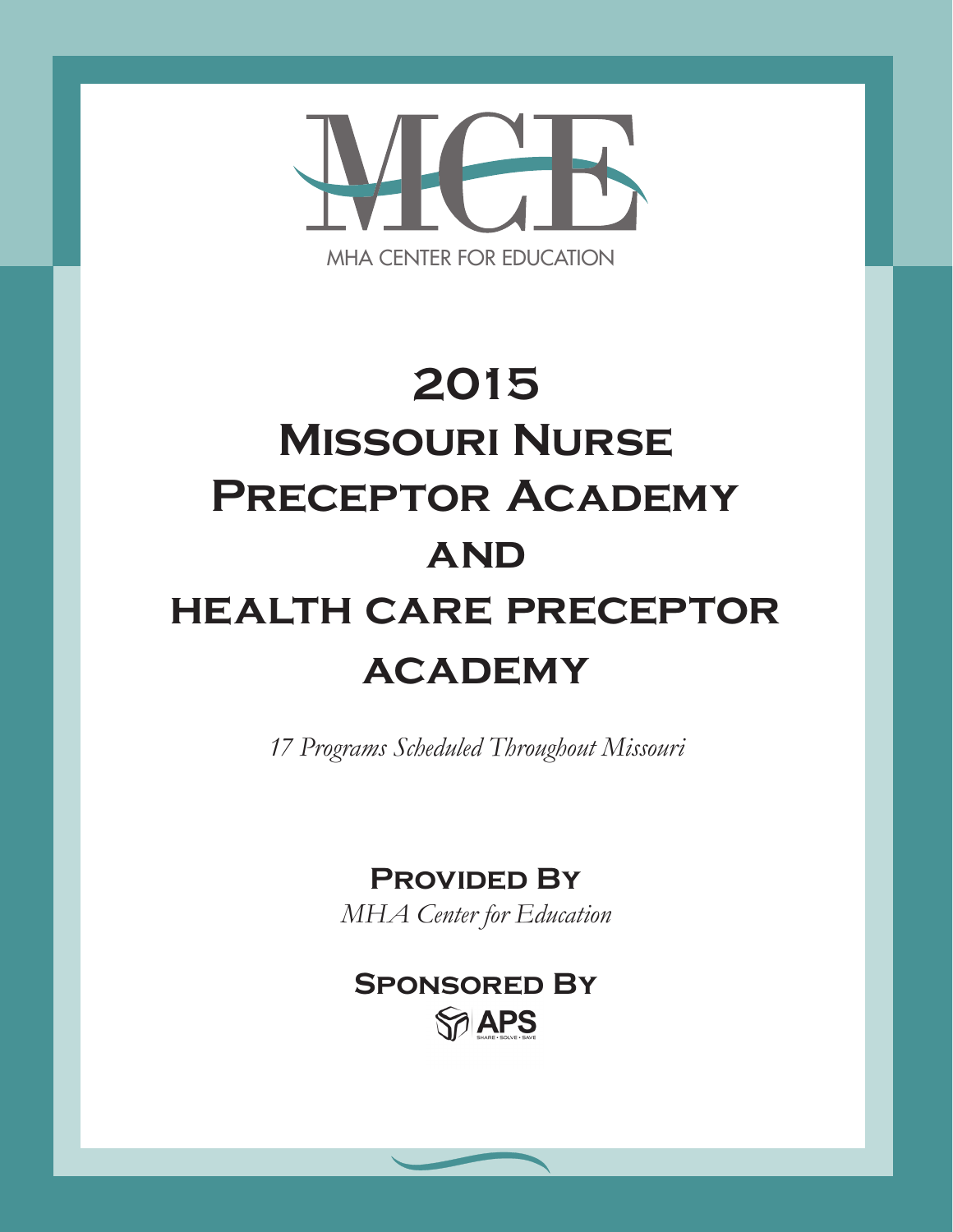# **Nurse Preceptor Academy Purpose**

The Missouri Nurse Preceptor Academy is a training program for hospital registered nurses serving as preceptors to newly hired nurses. New nurses deserve dedicated and competent preceptors to support their orientation experience. As a preceptor, you can make the difference.

#### **Mission**

Dedicated and competent nurse preceptors are vital to the success of our health care organizations and to the retention of nurses in the nursing profession. Our mission is to take a proactive approach in educating and supporting nurse preceptors.

#### **Objectives**

Upon completing the program, participants will be able to:

- describe essential preceptor knowledge and skills
- describe strategies to facilitate the transition of novice and advanced beginner nurses to new clinical settings
- develop ongoing support mechanisms for preceptors

# **Health Care Preceptor Academy Purpose**

The Health Care Preceptor Academy is a training program for allied health clinicians serving as preceptors to newly hired employees. As a preceptor, you can make the difference in how a new employee adjusts to your hospital.

#### **Mission**

Dedicated and competent preceptors are vital to the success of our health care organizations and to the retention of health care professionals. Our mission is to take a proactive approach in the education and support of preceptors in the health care community.

#### **Objectives**

Upon completing the program, participants will be able to:

- describe essential preceptor knowledge and skills
- develop ongoing support mechanisms for preceptors
- implement strategies to improve the retention of health care professionals

# **Who Should Attend**

#### *Nurse Preceptor:* registered nurses

*Health Care Preceptor:* health care staff, including physical therapists, occupational therapists and assistants; respiratory therapists and technicians; radiology staff; registered dietitians; pharmacists and technicians; speech therapists; social workers; patient care techs and aides; and unit and department secretaries

#### **Agenda**

| $7:30$ a.m.  | Registration/Continental Breakfast                         |
|--------------|------------------------------------------------------------|
| 8 a.m.       | "Overview of the Preceptor's Role"                         |
| $8:45$ a.m.  | "Identifying Learning Needs and Developing<br>Strategies"  |
| 9:30 a.m.    | Break                                                      |
| $9:40$ a.m.  | "Critical Thinking Activity"                               |
| $10$ a.m.    | "Workplace Socialization"                                  |
| $10:50$ a.m. | <b>Break</b>                                               |
| 11 a.m.      | "Emotional Intelligence and Self-Awareness"                |
|              |                                                            |
| Noon         | Lunch (provided)                                           |
| 12:45 p.m.   | "Emotional Intelligence and Self-Awareness"<br>(continued) |
| $1:30$ p.m.  | "Conflict Resolution"                                      |
| 2:45 p.m.    | <b>Break</b>                                               |
| 3 p.m.       | "Evaluation and Feedback"                                  |
| 3:45 p.m.    | "Human Resources Considerations"                           |
| 4 p.m.       | "Tips and Tools"                                           |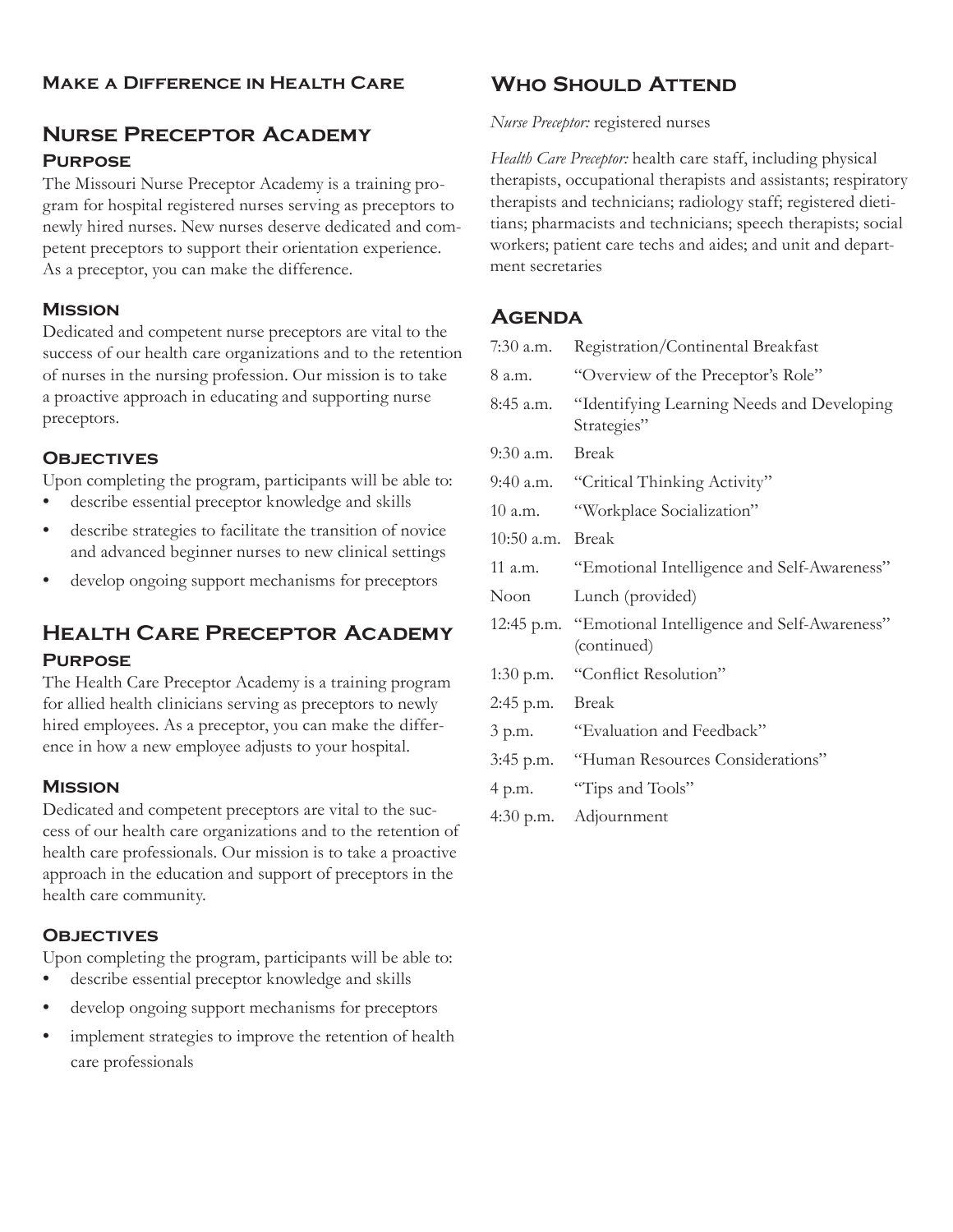### **Faculty**

*Susan VunCannon, MSN, R.N., CCRN*, graduated from the Research School of Nursing in Kansas City, Mo., in 1978, with a diploma in nursing. She received her bachelor's of science in nursing from Webster University in St. Louis, in 1994, and continued on for her master's of science in rural and family nursing, nursing education track, graduating from Central Missouri State University in Warrensburg, in 2003. She has held a critical care registered nurse (CCRN) certification in adult critical care nursing since 1989 and is a National Member of the American Association of Critical Care Nurses. She is also a member of the Association for Psychological Type.

VunCannon's clinical experience has been in intensive care and emergency nursing. She served as a clinical educator for St. Mary's Medical Center for more than 16 years and has practiced clinically in the Emergency Department for the past 22 years. Her most current professional practice is that of ICU staff nurse at St. Mary's Medical Center. VunCannon is an instructor for BCLS and ACLS programs at St. Mary's. In addition, she serves on the Retention Committee as a part of the Shared Leadership Council for St. Mary's Medical Center and serves as a nursing preceptor for the ICU.

*Kristine Hart L'Ecuyer, MSN, R.N., CCNS*, is an associate professor and coordinator of the accelerated master's of science in nursing program at Saint Louis University School of Nursing. Her teaching responsibilities include advanced pathophysiology and medical surgical nursing. Her clinical background includes critical care nursing of thoracic and cardiothoracic patients, including heart and lung transplant recipients. L'Ecuyer also has written several chapters on health and wellness for nursing textbooks, including "Fundamentals in Nursing and Basic Nursing," as well as chapters on fluid and electrolytes and cardiovascular assessment.

#### **Continuing Education**

Participants must attend the program in its entirety to receive continuing education credits.

This program is approved for 7.16 contact hours in nursing until seven days after the program date.

The MHA Center for Education is an approved provider of continuing nursing education by the Missouri Nurses Association, an accredited approver by the American Nurses Credentialing Center's Commission on Accreditation.

The Missouri Nurses Association has provided approval to the MHA Center for Education for sponsorship of this program in recognition of its ability to provide quality educational activities. Approved education activity status does not include approval or endorsement of any commercial products and educational activities. All planners, content experts and presenters participating in continuing nursing education activities sponsored by the MHA Center for Education must adhere to a fair, unbiased and evidence-based approach to presenting content and must declare any relationships with commercial organizations.

#### **Meeting Notes**

Dress for the meeting is casual. Layered clothing is recommended for your comfort.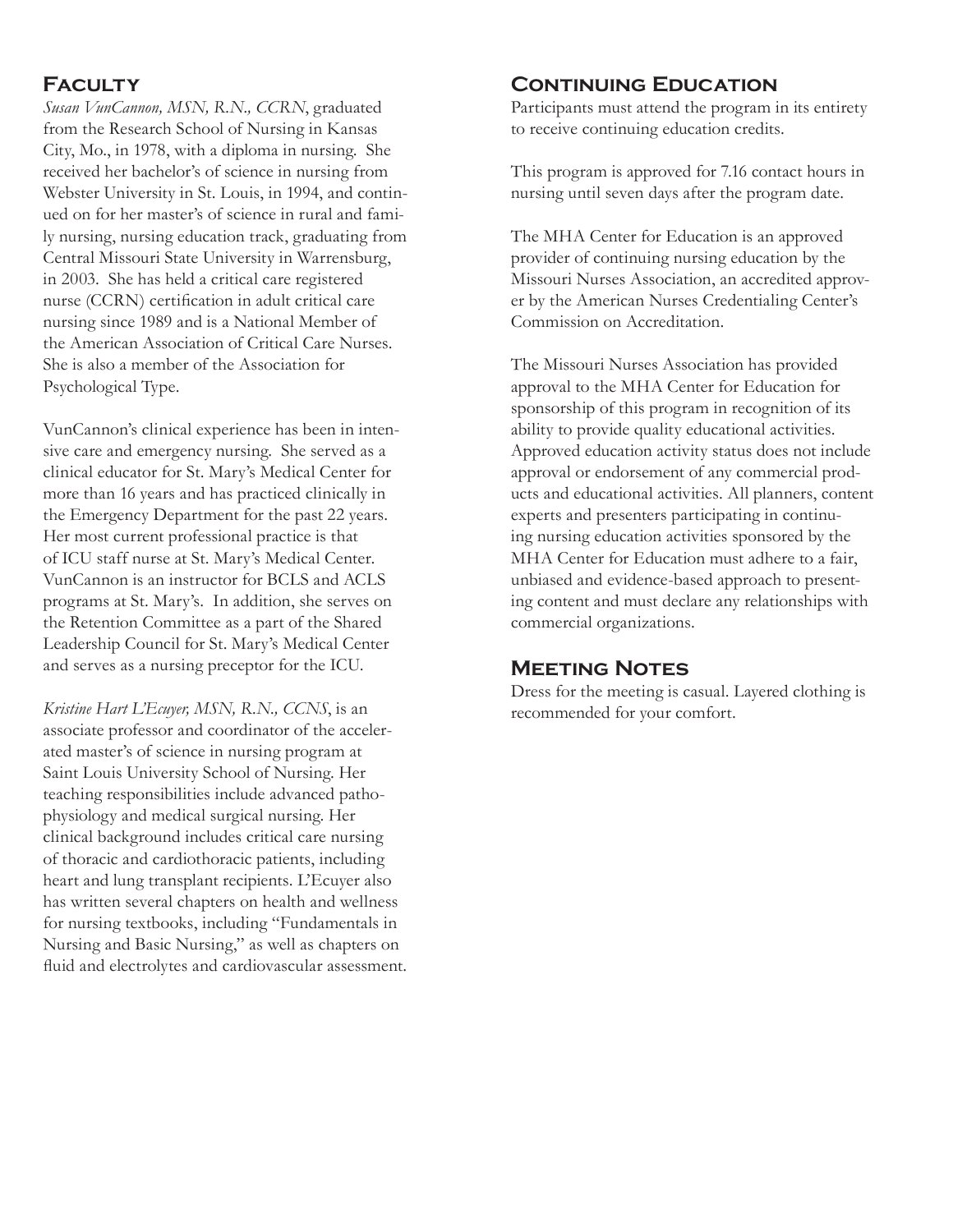#### **Registration and Assessment Information**

The registration fee is \$50 per person. The registration fee includes continental breakfast, lunch and program materials. **Class size is limited, and registrations will be accepted on a first-come, first-served basis.**

**Please make checks payable to MHA Center for Education** and return them with the registration form to P.O. Box 60, Jefferson City, MO 65102-0060 **14 days before the program you plan to attend**. Payment by American Express, Discover, MasterCard or VISA is available. Participants paying by credit card also may register online at *www.mhanet.com* **until seven business days before the program you wish to attend if the class is not full**.

**\*A confirmation email will guarantee registration, and it also will include a link to a Myers-Briggs assessment that you must complete by the date indicated on your confirmation to receive the assessment at the program for which you have registered.**

#### **Refund/Cancellation Policy**

For cancellations received in writing **seven business days before the day of the program**, a full refund — **minus a \$10 processing fee per registrant** — will be granted. Cancellations made after this date and nonattending registrants are responsible for the full registration fee.

# **ADA**

If you have special needs addressed by the Americans With Disabilities Act, please contact the MHA Center for Education at P.O. Box 60, Jefferson City, MO 65102-0060 or 573/893-3700, ext. 1319.

#### **For More Information**

Contact Jean Klindt Phone: 573/893-3700, ext. 1337 Fax: 573/893-2809 *jklindt@mail.mhanet.com*



MHA CENTER FOR EDUCATION A Subsidiary of the Missouri Hospital Association P.O. Box 60 • Jefferson City, MO 65102-0060 • PHONE: 573/893-3700 • FAX: 573/893-2809 • *www.mhanet.com*